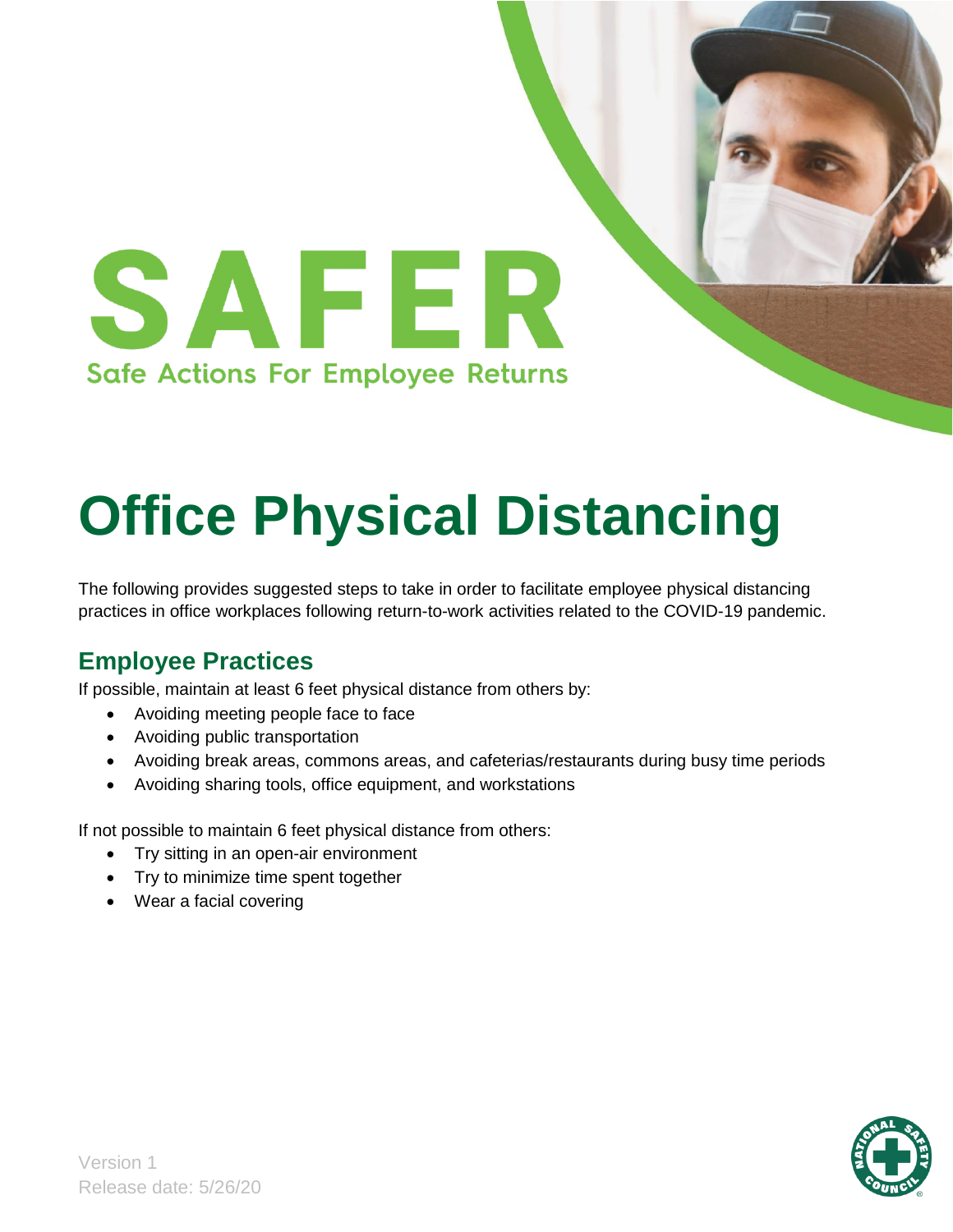#### **SAFER Safe Actions For Employee Returns**

## **Employer Practices**

- Stagger shifts to allow for physical distancing for arrival/exit at beginning and end of shifts
- Stagger breaks/mealtime schedules to allow for social distancing based on break room size
	- $\circ$  Calculate maximum 6 feet distanced capacity of any room by dividing usable square footage by 36 square feet (e.g., 200 sq ft room / 36 sq ft = 5 people maximum capacity)
- Mark physical distancing cues on floors where lines may form (see example below)
- Mark flow of traffic with signs on floors/walls (see example below)
- Adjust desk and workspace layout to allow for 6 feet physical distancing by:
	- $\circ$  Using only alternate desks (leave one desk empty between occupied desks)
	- o Increasing space between desks
- Adjust desk and workspace layout if unable to allow for 6 feet physical distancing by:
	- $\circ$  Adding plastic guards between desks (height adjustable for sit/stand desks)
	- o Limiting time of employees using close workspaces

# **Physical Distancing Checklist**

|                                                                      | Yes or | If No, why | If No, alternative action |
|----------------------------------------------------------------------|--------|------------|---------------------------|
| <b>Physical Distancing Checklist Questions</b>                       | No?    | not?       | to mitigate risk?         |
| Are employees maintaining 6 feet of separation while                 |        |            |                           |
| performing work tasks?                                               |        |            |                           |
| Are controls in place to maintain physical distancing                |        |            |                           |
| requirements in common gathering areas (e.g., breakrooms,            |        |            |                           |
| conference rooms, cafeterias, offices, etc.)?                        |        |            |                           |
| Are controls in place at high traffic areas (e.g., gates/turnstiles, |        |            |                           |
| stairwells, elevators, etc.) to limit lines and gatherings?          |        |            |                           |
| Are controls in place to eliminate shared workstations/offices       |        |            |                           |
| for personnel separation?                                            |        |            |                           |
| Have in-person meetings, trainings, or other mass gatherings         |        |            |                           |
| been suspended or moved to virtual sessions?                         |        |            |                           |

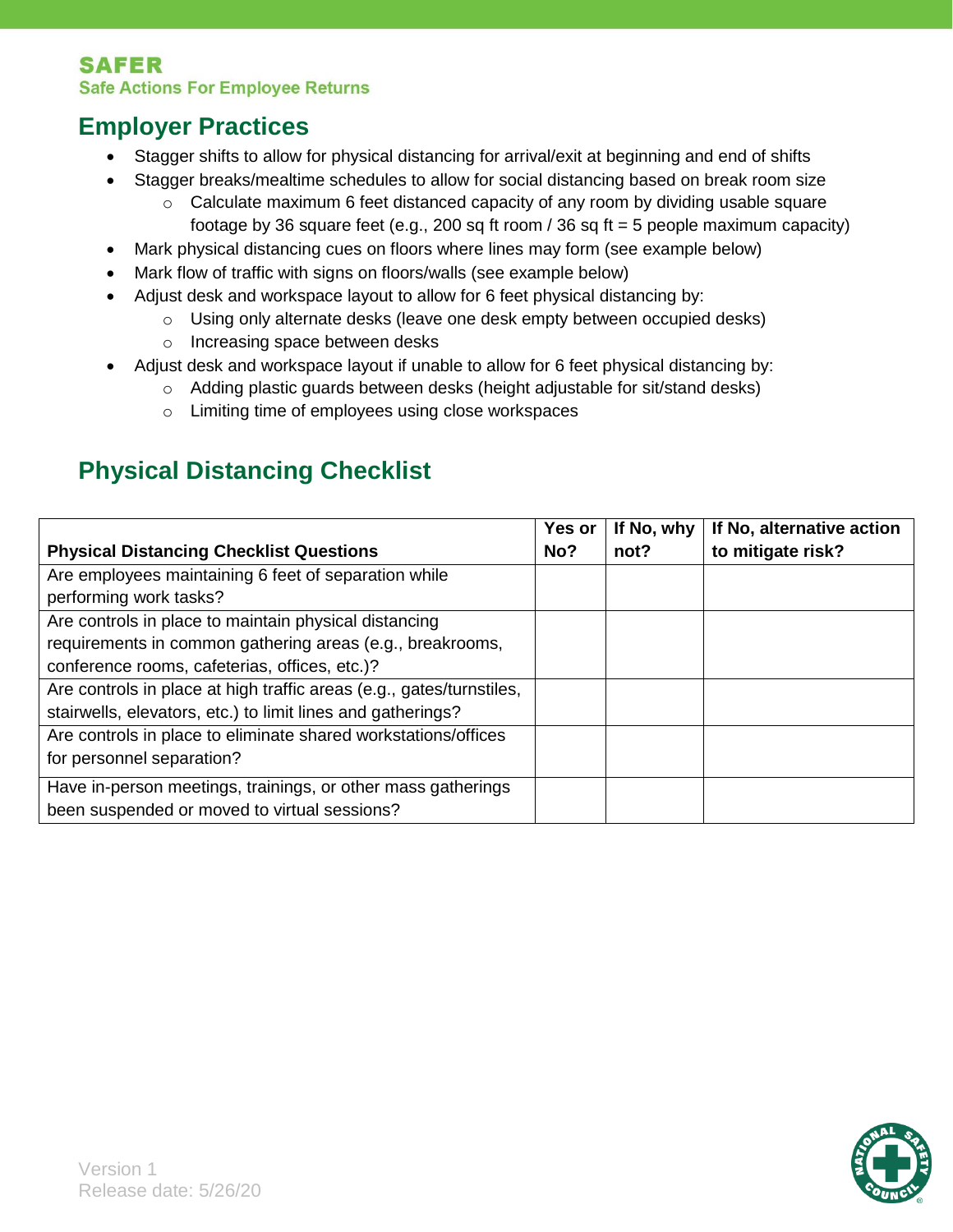#### **SAFER Safe Actions For Employee Returns**

# **Physical Distancing Infographic**



## **Physical Distancing Signage/Marking Examples**





Version 1 Release date: 5/26/20